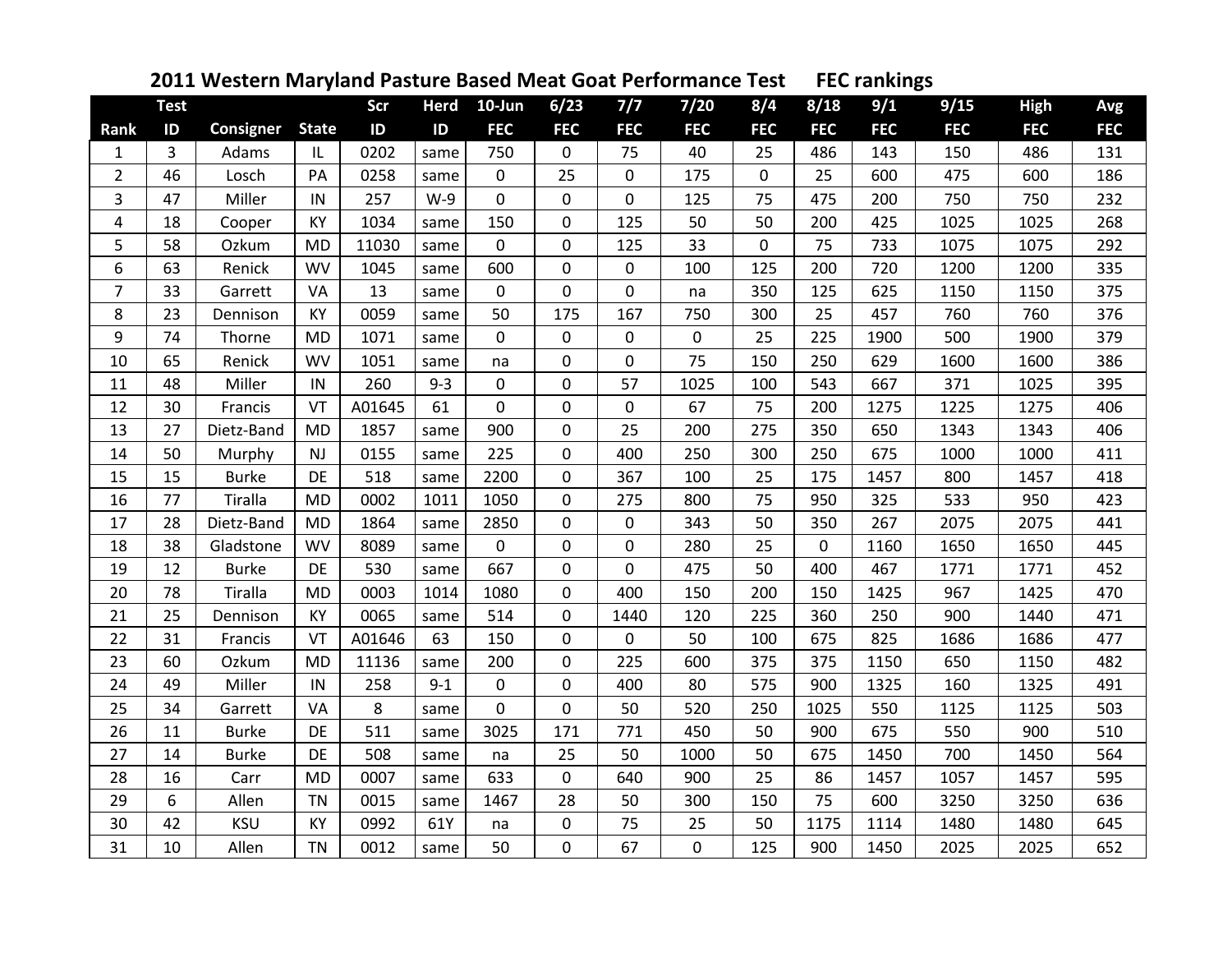| 2011 Western Maryland Pasture Based Meat Goat Performance Test FEC rankings |  |
|-----------------------------------------------------------------------------|--|
|-----------------------------------------------------------------------------|--|

|             | <b>Test</b>    |            |              | Scr   | <b>Herd</b> | 10-Jun      | 6/23           | $7/7$      | $7/20$     | 8/4         | 8/18       | 9/1        | 9/15       | <b>High</b> | Avg        |
|-------------|----------------|------------|--------------|-------|-------------|-------------|----------------|------------|------------|-------------|------------|------------|------------|-------------|------------|
| <b>Rank</b> | ID             | Consigner  | <b>State</b> | ID    | ID          | <b>FEC</b>  | <b>FEC</b>     | <b>FEC</b> | <b>FEC</b> | <b>FEC</b>  | <b>FEC</b> | <b>FEC</b> | <b>FEC</b> | <b>FEC</b>  | <b>FEC</b> |
| 32          | $\overline{2}$ | Adams      | IL           | 0200  | same        | 5375        | 50             | 800        | 1429       | 75          | 675        | 1200       | 400        | 1429        | 661        |
| 33          | 37             | Gladstone  | <b>WV</b>    | 8086  | same        | 0           | $\mathbf 0$    | 80         | 300        | 50          | 100        | 575        | 3920       | 3920        | 718        |
| 34          | 59             | Ozkum      | <b>MD</b>    | 11094 | same        | 675         | 0              | 525        | 700        | 150         | 1075       | 2375       | 280        | 2375        | 729        |
| 35          | 67             | J. Smith   | VA           | 0625  | 346         | 200         | 866            | 1000       | 425        | 375         | 350        | 1250       | 850        | 1250        | 731        |
| 36          | 53             | Murphy     | NJ           | 0157  | same        | 50          | 57             | 1625       | 1257       | 150         | 575        | 1120       | 350        | 1625        | 733        |
| 37          | $\overline{7}$ | Allen      | <b>TN</b>    | 0013  | same        | 29          | $\mathbf 0$    | 0          | 400        | 125         | 300        | 1250       | 3200       | 3200        | 754        |
| 38          | 17             | Cooper     | KY           | 1050  | same        | 57          | 28             | 160        | 0          | 75          | 150        | 1067       | 4000       | 4000        | 783        |
| 39          | 62             | Renick     | <b>WV</b>    | 1062  | same        | 600         | $\mathbf 0$    | 25         | 125        | 50          | 400        | 625        | 4300       | 4300        | 789        |
| 40          | 64             | Renick     | <b>WV</b>    | 1061  | same        | na          | 0              | na         | 133        | $\mathbf 0$ | 0          | 800        | 4160       | 4160        | 849        |
| 41          | 71             | Sweitzer   | PA           | 0144  | 85          | 50          | 200            | 120        | 200        | 75          | 500        | 1429       | 3760       | 3760        | 898        |
| 42          | 29             | Dietz-Band | <b>MD</b>    | 1876  | same        | na          | 0              | 0          | 200        | 300         | 300        | 1000       | 4900       | 4900        | 957        |
| 43          | 19             | Cooper     | KY           | 1046  | same        | 475         | $\mathbf 0$    | 0          | 75         | 150         | 125        | 1875       | 4486       | 4486        | 959        |
| 44          | 21             | Cooper     | KY           | 1040  | same        | 50          | 0              | 75         | 150        | 250         | 225        | 1650       | 4575       | 4575        | 989        |
| 45          | 57             | Ozkum      | <b>MD</b>    | 11041 | same        | 100         | 40             | 67         | na         | 325         | 229        | 1633       | 3800       | 3800        | 1016       |
| 46          | 35             | Garrett    | VA           | 15    | same        | $\mathbf 0$ | 0              | 0          | 160        | 100         | 725        | 850        | 5350       | 5350        | 1026       |
| 47          | 32             | Garrett    | VA           | 12    | same        | $\mathbf 0$ | $\mathbf 0$    | 0          | 160        | 57          | 225        | 2120       | 4657       | 4657        | 1031       |
| 48          | 20             | Cooper     | KY           | 1045  | same        | 150         | $\mathbf 0$    | 75         | 1229       | 300         | 125        | 1775       | 3725       | 3725        | 1033       |
| 49          | 66             | Renick     | WV           | 1060  | same        | 100         | 50             | 67         | 67         | 450         | 600        | 914        | 5133       | 5133        | 1040       |
| 50          | 26             | Dennison   | KY           | 0080  | same        | na          | 75             | 600        | 314        | 75          | 800        | 1075       | 4775       | 4775        | 1102       |
| 51          | 40             | Kauffman   | PA           | 0187  | same        | 375         | 0              | 400        | 1800       | 725         | 33         | 371        | 4400       | 4400        | 1104       |
| 52          | 52             | Murphy     | NJ           | 0144  | same        | 257         | 160            | 1600       | 2550       | 225         | 1600       | 400        | 1500       | 2550        | 1148       |
| 53          | 73             | Thorne     | <b>MD</b>    | 1070  | same        | 0           | 0              | 0          | 667        | 475         | 1175       | 4933       | 1400       | 4933        | 1236       |
| 54          | 9              | Allen      | <b>TN</b>    | 0019  | 1112        | 1375        | $\overline{0}$ | 240        | 375        | 300         | 300        | 1325       | 6143       | 6143        | 1240       |
| 55          | $\mathbf{1}$   | Adams      | IL           | 0206  | same        | 2720        | 280            | 3400       | 1475       | 100         | 1075       | 2120       | 1050       | 3400        | 1357       |
| 56          | 69             | J. Smith   | VA           | 0618  | 389         | 474         | 150            | 550        | 1425       | 1325        | 2475       | 1625       | 2575       | 2575        | 1446       |
| 57          | 54             | Murphy     | NJ           | 0153  | same        | 50          | 175            | 2500       | 2960       | 575         | 1800       | 475        | 1840       | 2960        | 1475       |
| 58          | 55             | Nelson     | <b>MD</b>    | 0032  | same        | 200         | 175            | 1000       | 1575       | 1875        | 2800       | 1100       | 1920       | 2800        | 1492       |
| 59          | 24             | Dennison   | KY           | 0051  | same        | 267         | 1600           | 2160       | 2725       | 1257        | 500        | 1750       | 850        | 2725        | 1549       |
| 60          | 22             | Dennison   | KY           | 0071  | same        | 0           | 900            | 967        | 1100       | 350         | 800        | 2160       | 4600       | 4600        | 1554       |
| 61          | 36             | Garrett    | VA           | 10    | same        | 0           | 240            | 933        | 1300       | 825         | 1225       | 3933       | 2450       | 3933        | 1558       |
| 62          | 39             | Kauffman   | PA           | 0186  | same        | 1033        | 200            | 1080       | na         | 725         | 1325       | 1325       | 5150       | 5150        | 1634       |